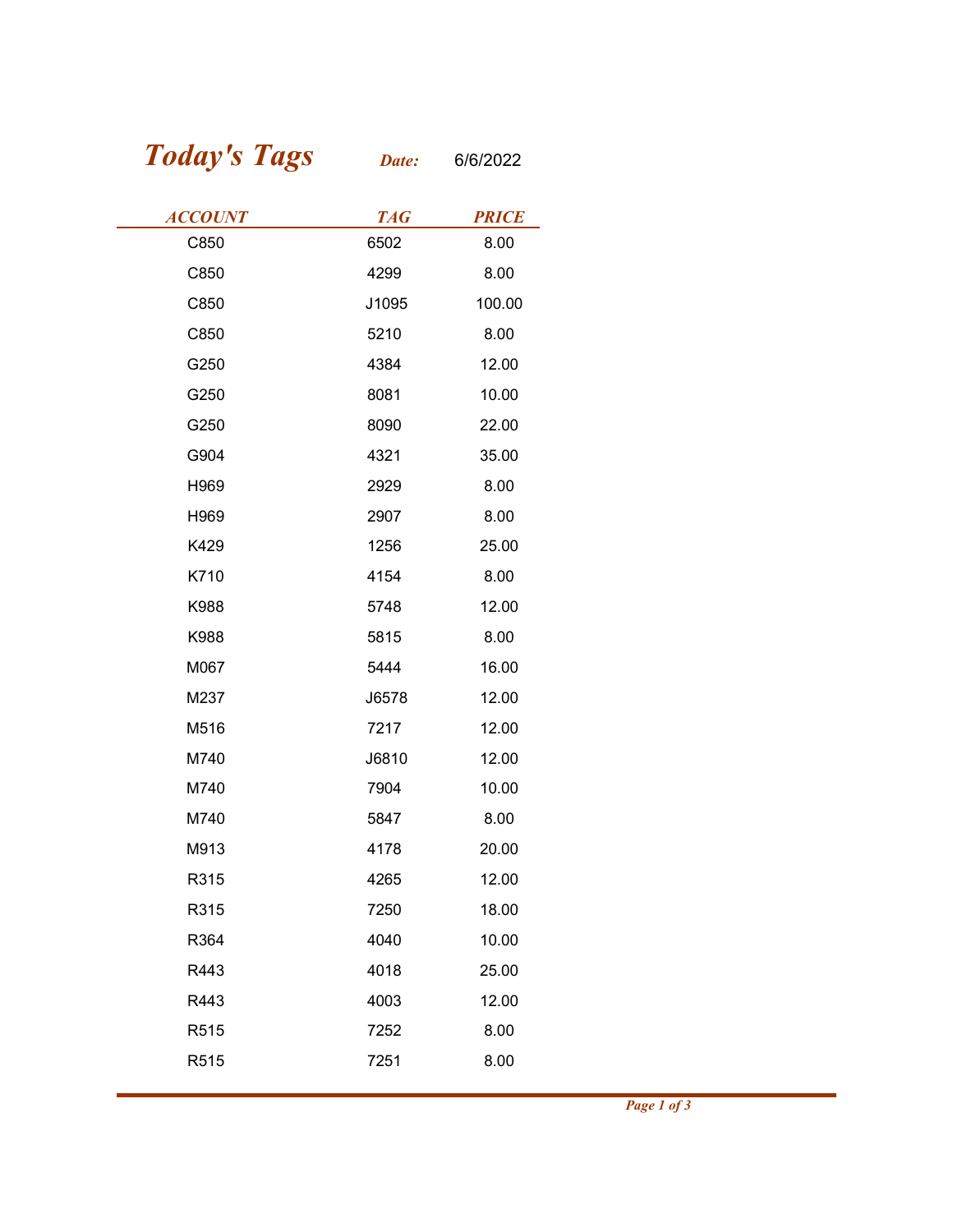| <b>ACCOUNT</b> | <b>TAG</b>    | <b>PRICE</b>  |
|----------------|---------------|---------------|
| R515           | 6624          | 8.00          |
| R535           | J9127         | 10.00         |
| R535<br>R554   | J9131<br>6397 | 12.00<br>8.00 |
| R620           | 5951          | 12.00         |
| R620           | 4239          | 5.00          |
| R792           | 6214          | 34.00         |
| R792           | 4436          | 10.00         |
| R792           | 6245          | 24.00         |
| R792           | 4465          | 8.00          |
| R792           | 6202          | 9.00          |
| T068           | J1166         | 18.00         |
| T068           | J1165         | 18.00         |
| T088           | J1072         | 15.00         |
| T162           | 6322          | 12.00         |
| T237           | J4774         | 50.00         |
| T268           | 6179          | 30.00         |
| T269           | 3769          | 20.00         |
| T311           | 4945          | 8.00          |
| T311           | 7949          | 25.00         |
| T317           | 7291          | 10.00         |
| T317           | J1009         | 8.00          |
| T333           | 3665          | 8.00          |
| T333           | 4069          | 10.00         |
| T460           | 7270          | 12.00         |
| T523           | 3940          | 8.00          |
| T523           | 3934          | 8.00          |
| T550           | 6115          | 10.00         |
| T550           | 3922          | 8.00          |
| T583           | J2238         | 25.00         |